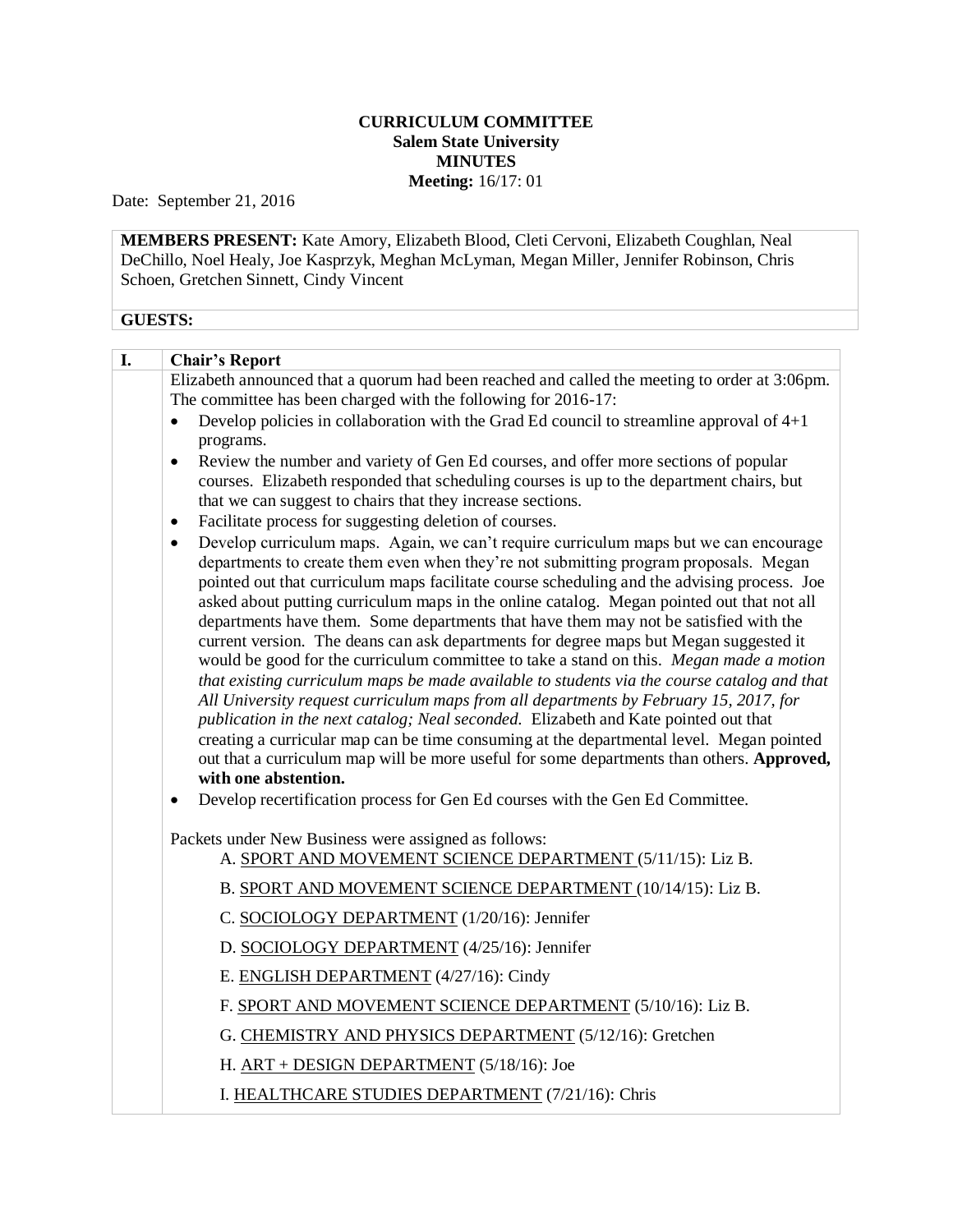| П. | <b>Subcommittee Reports</b><br>Elizabeth said that we still have 6 empty positions, including 3 in Area A. She has been<br>soliciting faculty. Please reach out to people you think would be willing to serve. Currently we<br>don't have anyone from Business. It could be helpful to have someone from Business for the<br>QR sub-committee.                                                                                                                                                                                                                                                                                                                                               |
|----|----------------------------------------------------------------------------------------------------------------------------------------------------------------------------------------------------------------------------------------------------------------------------------------------------------------------------------------------------------------------------------------------------------------------------------------------------------------------------------------------------------------------------------------------------------------------------------------------------------------------------------------------------------------------------------------------|
|    | The Course Review Subcommittees and General Education Advisory Subcommittees to date for<br>AY 16-17 are:                                                                                                                                                                                                                                                                                                                                                                                                                                                                                                                                                                                    |
|    | CRS A: Kate Amory, Cleti Cervoni, Joe Kasprzyk                                                                                                                                                                                                                                                                                                                                                                                                                                                                                                                                                                                                                                               |
|    | CRS B: Neal DeChillo, Meghan McLyman, Jennifer Robinson                                                                                                                                                                                                                                                                                                                                                                                                                                                                                                                                                                                                                                      |
|    | <b>CRS C:</b> Noel Healy, Chris Schoen, Gretchen Sinnett                                                                                                                                                                                                                                                                                                                                                                                                                                                                                                                                                                                                                                     |
|    | <b>CRS D:</b> Megan Miller (She will work with E until D is populated.)                                                                                                                                                                                                                                                                                                                                                                                                                                                                                                                                                                                                                      |
|    | <b>CRS E:</b> Liz Blood, Cindy Vincent                                                                                                                                                                                                                                                                                                                                                                                                                                                                                                                                                                                                                                                       |
|    | Gen Ed-First Year Seminar (FYS): Chris Schoen, Cindy Vincent                                                                                                                                                                                                                                                                                                                                                                                                                                                                                                                                                                                                                                 |
|    | Gen Ed-Written Communication: (The Gen-Ed W-I and W-II/W-III sub-committees have been                                                                                                                                                                                                                                                                                                                                                                                                                                                                                                                                                                                                        |
|    | combined this year): Elizabeth Coughlan, Jan Lindholm, Alex Peary, Tanya Rodrigue                                                                                                                                                                                                                                                                                                                                                                                                                                                                                                                                                                                                            |
|    | Oral Communication (OC): Kate Amory, Neal Healy, Jennifer Robinson                                                                                                                                                                                                                                                                                                                                                                                                                                                                                                                                                                                                                           |
|    | Personal Growth and Responsibility (PGR): Cindy Vincent                                                                                                                                                                                                                                                                                                                                                                                                                                                                                                                                                                                                                                      |
|    | <b>Creative Expression and Appreciation (CEA): Meghan McLyman, Gretchen Sinnett</b>                                                                                                                                                                                                                                                                                                                                                                                                                                                                                                                                                                                                          |
|    | World Cultures (WC): Liz Blood                                                                                                                                                                                                                                                                                                                                                                                                                                                                                                                                                                                                                                                               |
|    | Human Past (HP): Megan Miller                                                                                                                                                                                                                                                                                                                                                                                                                                                                                                                                                                                                                                                                |
|    | <b>Contemporary Society (CS): Noel Healy, Chris Schoen</b>                                                                                                                                                                                                                                                                                                                                                                                                                                                                                                                                                                                                                                   |
|    | <b>Scientific Reasoning (SR): Joe Kasprzyk</b>                                                                                                                                                                                                                                                                                                                                                                                                                                                                                                                                                                                                                                               |
|    | <b>Quantitative Reasoning (QR): Neal DeChillo</b>                                                                                                                                                                                                                                                                                                                                                                                                                                                                                                                                                                                                                                            |
|    | <b>BA/BS to MA (4+1):</b> Cleti Cervoni, Megan Miller                                                                                                                                                                                                                                                                                                                                                                                                                                                                                                                                                                                                                                        |
|    | Liz pointed out that last year the Gen Ed sub-committees members didn't always communicate<br>with each other before responding to the liaison. A chair should be established for each sub-<br>committee. Joe suggested that the liaison send the Gen Ed sub-committee members' responses<br>to each other if they haven't copied each other. If there are conflicting responses, the liaison<br>should ask the sub-committee to resolve the conflict. Liz B. made a motion that the curriculum<br>committee highly encourages Gen Ed sub-committees to meet in person or electronically before<br>sending a joint opinion back to the liaison; Megan seconded. <b>Unanimously approved.</b> |
| Ш. | <b>Special Business</b>                                                                                                                                                                                                                                                                                                                                                                                                                                                                                                                                                                                                                                                                      |
|    | Megan M. made a motion to approve current procedures as they are; Cleti seconded. Approved<br>with two abstentions.                                                                                                                                                                                                                                                                                                                                                                                                                                                                                                                                                                          |
|    | Neal made a motion to approve the forms; Joe seconded. Approved with one dissenting vote.                                                                                                                                                                                                                                                                                                                                                                                                                                                                                                                                                                                                    |